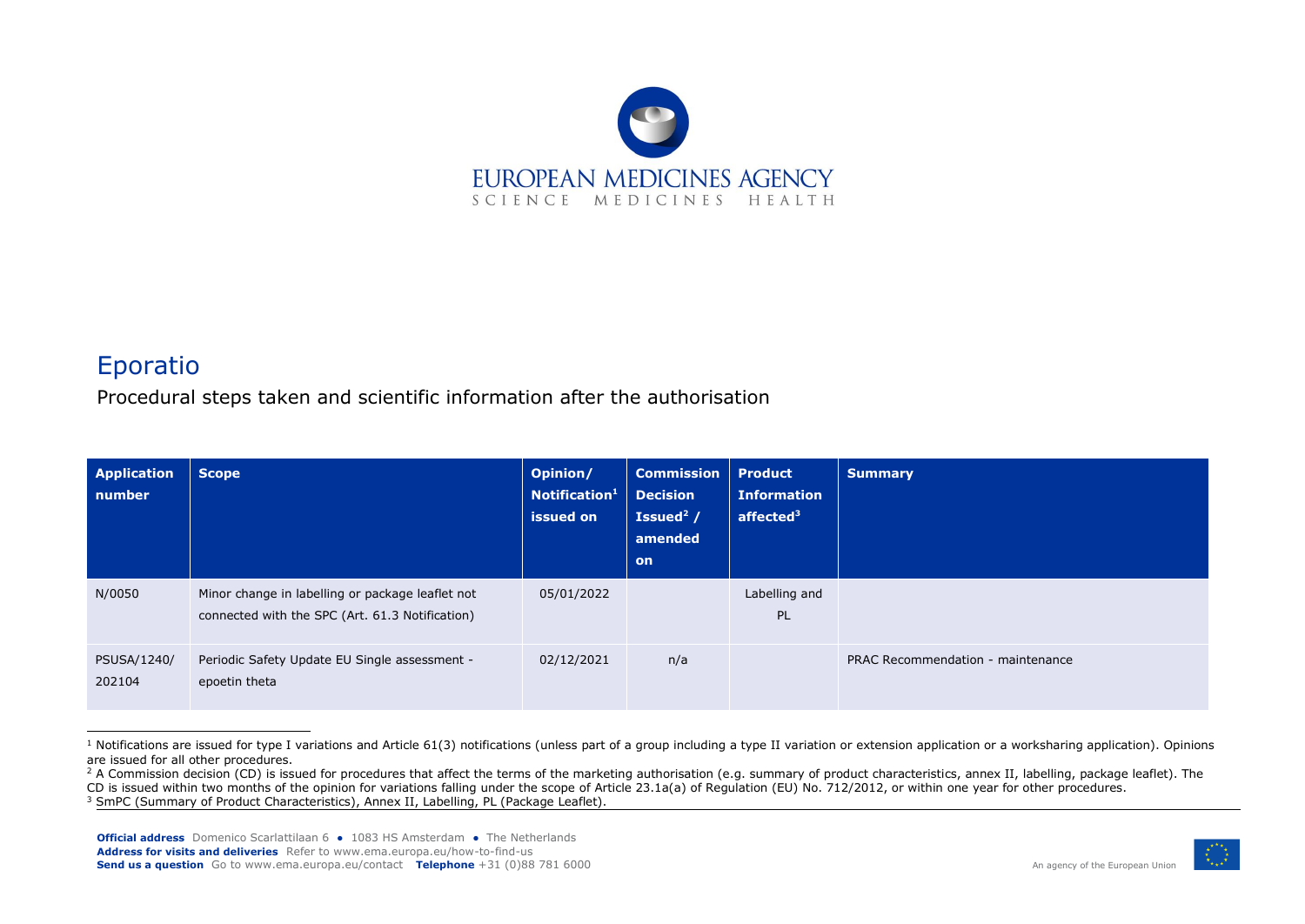| IB/0048   | B.I.a.1.k - Change in the manufacturer of AS or of a<br>starting material/reagent/intermediate for AS - New<br>storage site of MCB and/or WCB                                                                                                                                                                                                                                                                                                                                                                               | 11/10/2021 | n/a |  |  |
|-----------|-----------------------------------------------------------------------------------------------------------------------------------------------------------------------------------------------------------------------------------------------------------------------------------------------------------------------------------------------------------------------------------------------------------------------------------------------------------------------------------------------------------------------------|------------|-----|--|--|
| II/0047   | B.II.e.1.a.3 - Change in immediate packaging of the<br>finished product - Qualitative and quantitative<br>composition - Sterile medicinal products and<br>biological/immunological medicinal products                                                                                                                                                                                                                                                                                                                       | 22/07/2021 | n/a |  |  |
| IA/0046/G | This was an application for a group of variations.<br>A.4 - Administrative change - Change in the name<br>and/or address of a manufacturer or an ASMF holder<br>or supplier of the AS, starting material, reagent or<br>intermediate used in the manufacture of the AS or<br>manufacturer of a novel excipient<br>A.5.b - Administrative change - Change in the name<br>and/or address of a manufacturer/importer of the<br>finished product, including quality control sites<br>(excluding manufacturer for batch release) | 15/07/2020 | n/a |  |  |
| IB/0045/G | This was an application for a group of variations.<br>B.I.z - Quality change - Active substance - Other<br>variation<br>B.I.a.1.f - Change in the manufacturer of AS or of a<br>starting material/reagent/intermediate for AS -<br>Changes to quality control testing arrangements for<br>the AS -replacement or addition of a site where<br>batch control/testing takes place                                                                                                                                              | 28/11/2019 | n/a |  |  |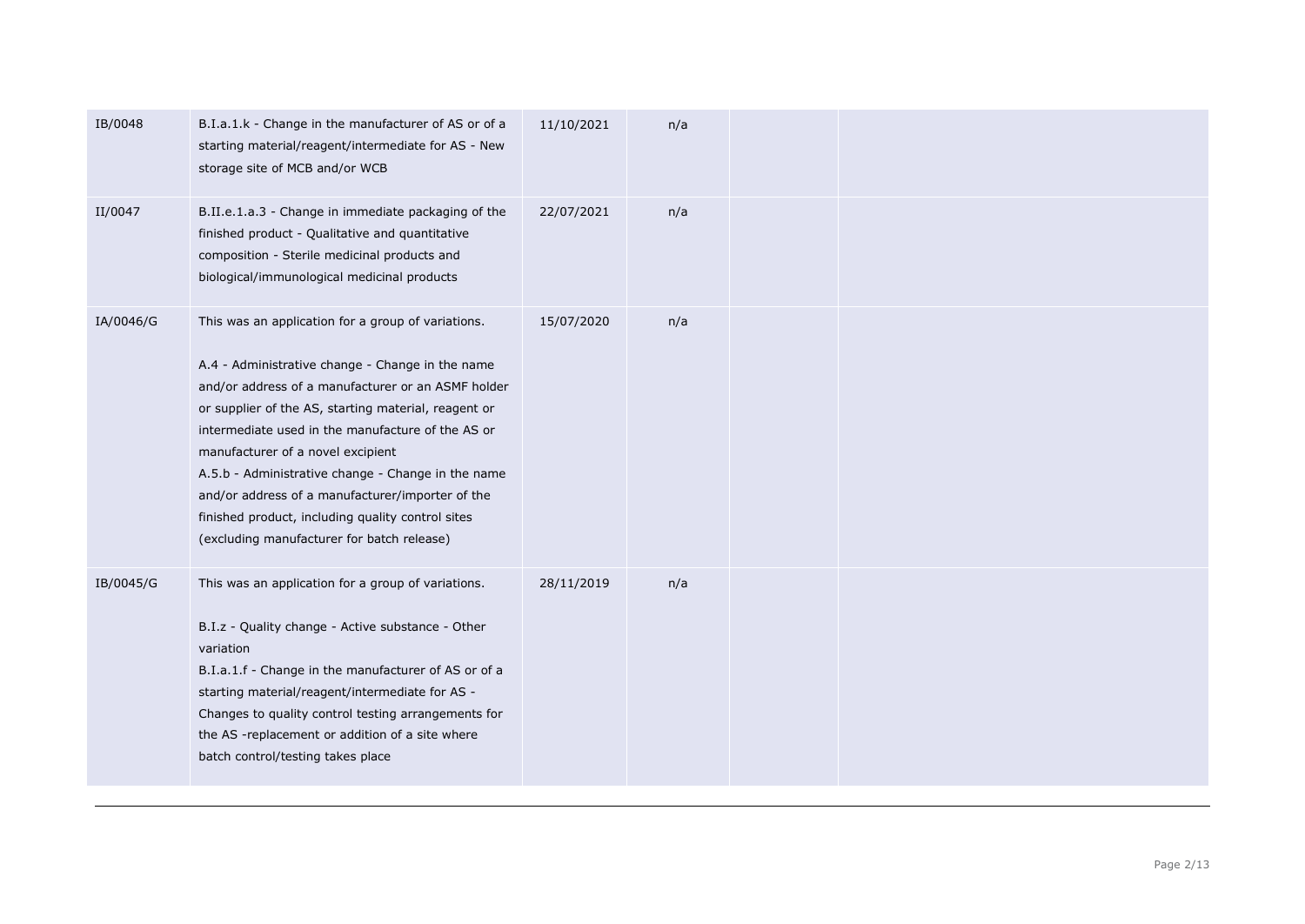| PSUSA/1240/<br>201804 | Periodic Safety Update EU Single assessment -<br>epoetin theta                                                                                                                                                                                                                                                                                                                                                    | 29/11/2018 | n/a        |                    | PRAC Recommendation - maintenance |
|-----------------------|-------------------------------------------------------------------------------------------------------------------------------------------------------------------------------------------------------------------------------------------------------------------------------------------------------------------------------------------------------------------------------------------------------------------|------------|------------|--------------------|-----------------------------------|
| IA/0044               | A.4 - Administrative change - Change in the name<br>and/or address of a manufacturer or an ASMF holder<br>or supplier of the AS, starting material, reagent or<br>intermediate used in the manufacture of the AS or<br>manufacturer of a novel excipient                                                                                                                                                          | 23/11/2018 | n/a        |                    |                                   |
| IAIN/0042             | B.II.b.2.c.1 - Change to importer, batch release<br>arrangements and quality control testing of the FP -<br>Replacement or addition of a manufacturer<br>responsible for importation and/or batch release -<br>Not including batch control/testing                                                                                                                                                                | 23/03/2018 | 29/10/2018 | Annex II and<br>PL |                                   |
| IB/0041               | C.I.z - Changes (Safety/Efficacy) of Human and<br>Veterinary Medicinal Products - Other variation                                                                                                                                                                                                                                                                                                                 | 07/11/2017 | 29/10/2018 | SmPC and PL        |                                   |
| IB/0040               | B.I.a.1.k - Change in the manufacturer of AS or of a<br>starting material/reagent/intermediate for AS - New<br>storage site of MCB and/or WCB                                                                                                                                                                                                                                                                     | 05/07/2017 | n/a        |                    |                                   |
| II/0035/G             | This was an application for a group of variations.<br>A.4 - Administrative change - Change in the name<br>and/or address of a manufacturer or an ASMF holder<br>or supplier of the AS, starting material, reagent or<br>intermediate used in the manufacture of the AS or<br>manufacturer of a novel excipient<br>A.5.a - Administrative change - Change in the name<br>and/or address of a manufacturer/importer | 05/05/2017 | n/a        |                    |                                   |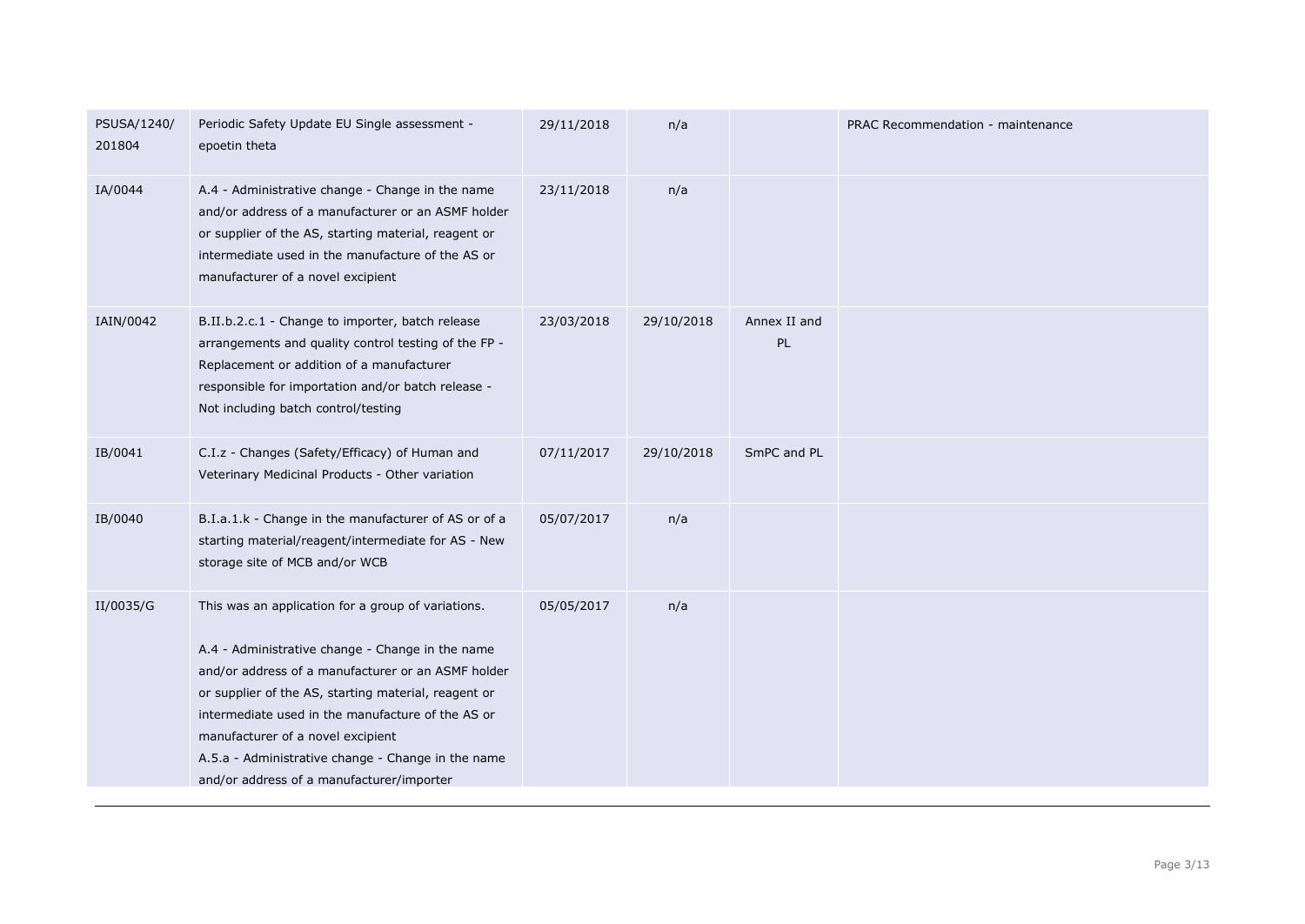|             | responsible for batch release<br>B.II.b.2.b - Change to importer, batch release<br>arrangements and quality control testing of the FP -<br>Replacement/addition of a site where batch<br>control/testing takes place for a biol/immunol<br>product and any of the test methods at the site is a<br>biol/immunol method |            |            |                    |  |
|-------------|------------------------------------------------------------------------------------------------------------------------------------------------------------------------------------------------------------------------------------------------------------------------------------------------------------------------|------------|------------|--------------------|--|
| IB/0039     | B.I.b.1.z - Change in the specification parameters<br>and/or limits of an AS, starting<br>material/intermediate/reagent - Other variation                                                                                                                                                                              | 19/04/2017 | n/a        |                    |  |
| IB/0036     | B.I.c.1.a - Change in immediate packaging of the AS<br>- Qualitative and/or quantitative composition                                                                                                                                                                                                                   | 03/03/2017 | n/a        |                    |  |
| IA/0038     | B.II.e.6.b - Change in any part of the (primary)<br>packaging material not in contact with the finished<br>product formulation - Change that does not affect<br>the product information                                                                                                                                | 07/02/2017 | n/a        |                    |  |
| IB/0037     | C.I.11.z - Introduction of, or change(s) to, the<br>obligations and conditions of a marketing<br>authorisation, including the RMP - Other variation                                                                                                                                                                    | 20/01/2017 | n/a        |                    |  |
| IAIN/0034/G | This was an application for a group of variations.<br>A.4 - Administrative change - Change in the name<br>and/or address of a manufacturer or an ASMF holder<br>or supplier of the AS, starting material, reagent or<br>intermediate used in the manufacture of the AS or<br>manufacturer of a novel excipient         | 08/07/2016 | 15/06/2017 | Annex II and<br>PL |  |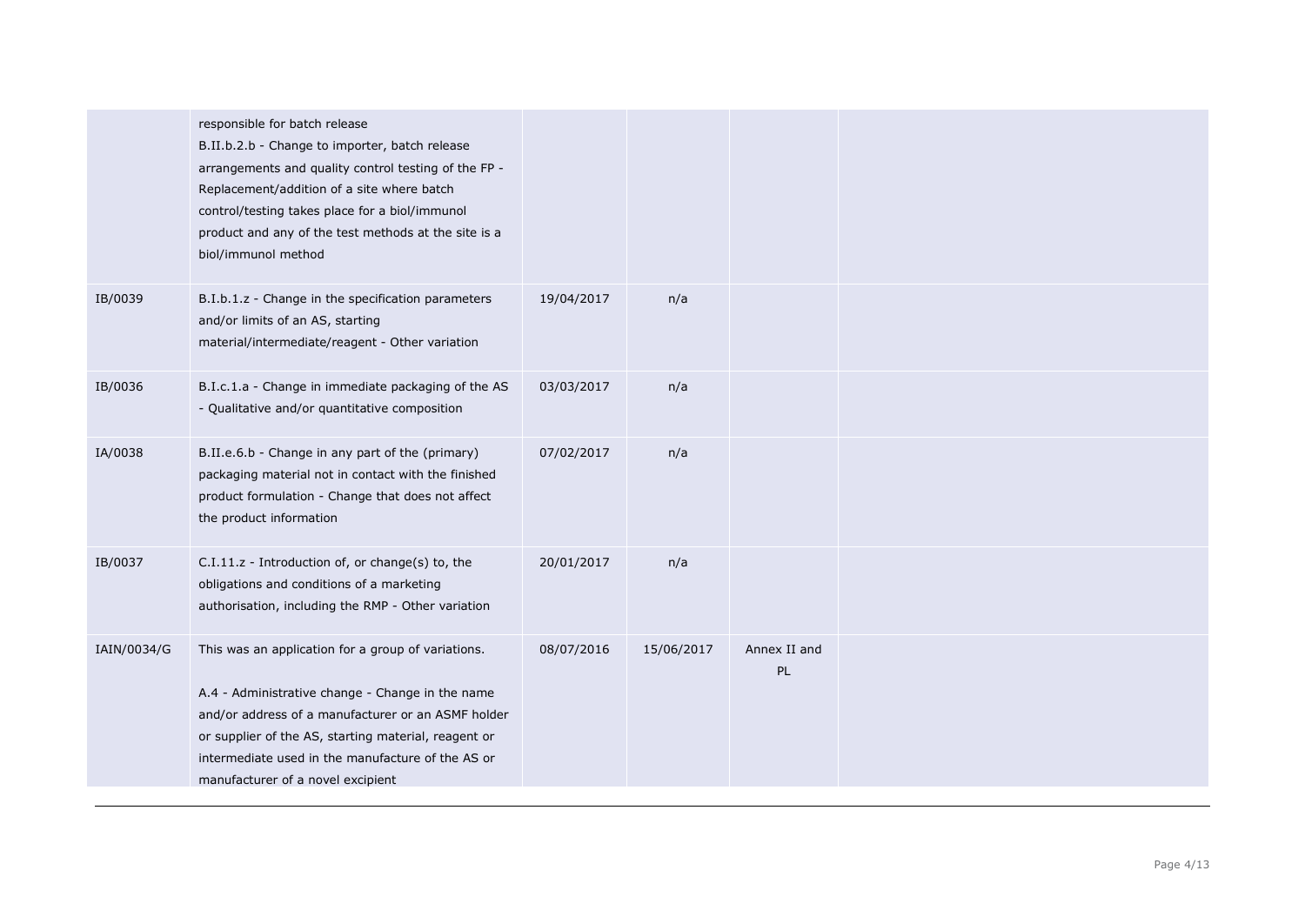|           | A.5.a - Administrative change - Change in the name<br>and/or address of a manufacturer/importer<br>responsible for batch release                                                                                                                                                                                                                                                                               |            |            |                       |  |
|-----------|----------------------------------------------------------------------------------------------------------------------------------------------------------------------------------------------------------------------------------------------------------------------------------------------------------------------------------------------------------------------------------------------------------------|------------|------------|-----------------------|--|
| IA/0033   | B.III.2.b - Change to comply with Ph. Eur. or with a<br>national pharmacopoeia of a Member State - Change<br>to comply with an update of the relevant monograph<br>of the Ph. Eur. or national pharmacopoeia of a<br>Member State                                                                                                                                                                              | 08/07/2016 | n/a        |                       |  |
| IA/0032   | B.III.2.b - Change to comply with Ph. Eur. or with a<br>national pharmacopoeia of a Member State - Change<br>to comply with an update of the relevant monograph<br>of the Ph. Eur. or national pharmacopoeia of a<br>Member State                                                                                                                                                                              | 08/07/2016 | n/a        |                       |  |
| IB/0031/G | This was an application for a group of variations.<br>B.II.f.1.b.5 - Stability of FP - Extension of the shelf<br>life of the finished product - Biological/immunological<br>medicinal product in accordance with an approved<br>stability protocol<br>B.II.f.1.e - Stability of FP - Change to an approved<br>stability protocol<br>B.II.f.1.e - Stability of FP - Change to an approved<br>stability protocol | 04/07/2016 | 15/06/2017 | SmPC and<br>Labelling |  |
| IB/0030   | B.I.a.4.z - Change to in-process tests or limits<br>applied during the manufacture of the AS - Other<br>variation                                                                                                                                                                                                                                                                                              | 29/04/2016 | n/a        |                       |  |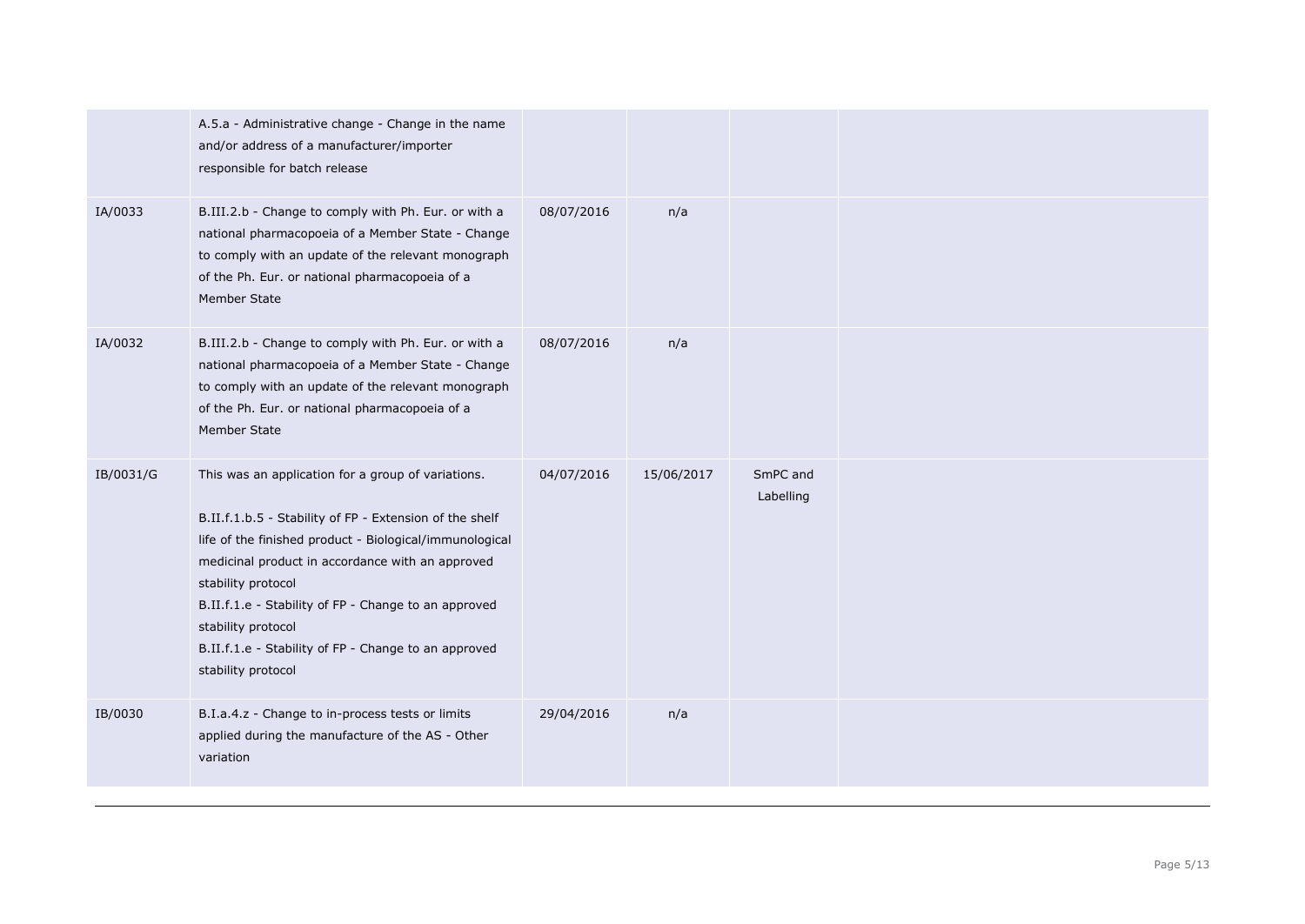| IA/0029               | B.I.b.2.a - Change in test procedure for AS or<br>starting material/reagent/intermediate - Minor<br>changes to an approved test procedure                                                                                                                                                                                                                                                                                                                                                                                                                                | 24/02/2016 | n/a        |             |                                                                                                                                                 |
|-----------------------|--------------------------------------------------------------------------------------------------------------------------------------------------------------------------------------------------------------------------------------------------------------------------------------------------------------------------------------------------------------------------------------------------------------------------------------------------------------------------------------------------------------------------------------------------------------------------|------------|------------|-------------|-------------------------------------------------------------------------------------------------------------------------------------------------|
| PSUSA/1240/<br>201504 | Periodic Safety Update EU Single assessment -<br>epoetin theta                                                                                                                                                                                                                                                                                                                                                                                                                                                                                                           | 17/12/2015 | 22/02/2016 | SmPC and PL | Refer to Scientific conclusions and grounds recommending<br>the variation to terms of the Marketing Authorisation(s)' for<br>PSUSA/1240/201504. |
| IB/0028/G             | This was an application for a group of variations.<br>A.4 - Administrative change - Change in the name<br>and/or address of a manufacturer or an ASMF holder<br>or supplier of the AS, starting material, reagent or<br>intermediate used in the manufacture of the AS or<br>manufacturer of a novel excipient<br>B.I.a.1.f - Change in the manufacturer of AS or of a<br>starting material/reagent/intermediate for AS -<br>Changes to quality control testing arrangements for<br>the AS -replacement or addition of a site where<br>batch control/testing takes place | 12/10/2015 | n/a        |             |                                                                                                                                                 |
| IB/0027               | B.I.a.2.a - Changes in the manufacturing process of<br>the AS - Minor change in the manufacturing process<br>of the AS                                                                                                                                                                                                                                                                                                                                                                                                                                                   | 04/09/2015 | n/a        |             |                                                                                                                                                 |
| IA/0026               | A.4 - Administrative change - Change in the name<br>and/or address of a manufacturer or an ASMF holder<br>or supplier of the AS, starting material, reagent or<br>intermediate used in the manufacture of the AS or<br>manufacturer of a novel excipient                                                                                                                                                                                                                                                                                                                 | 14/08/2015 | n/a        |             |                                                                                                                                                 |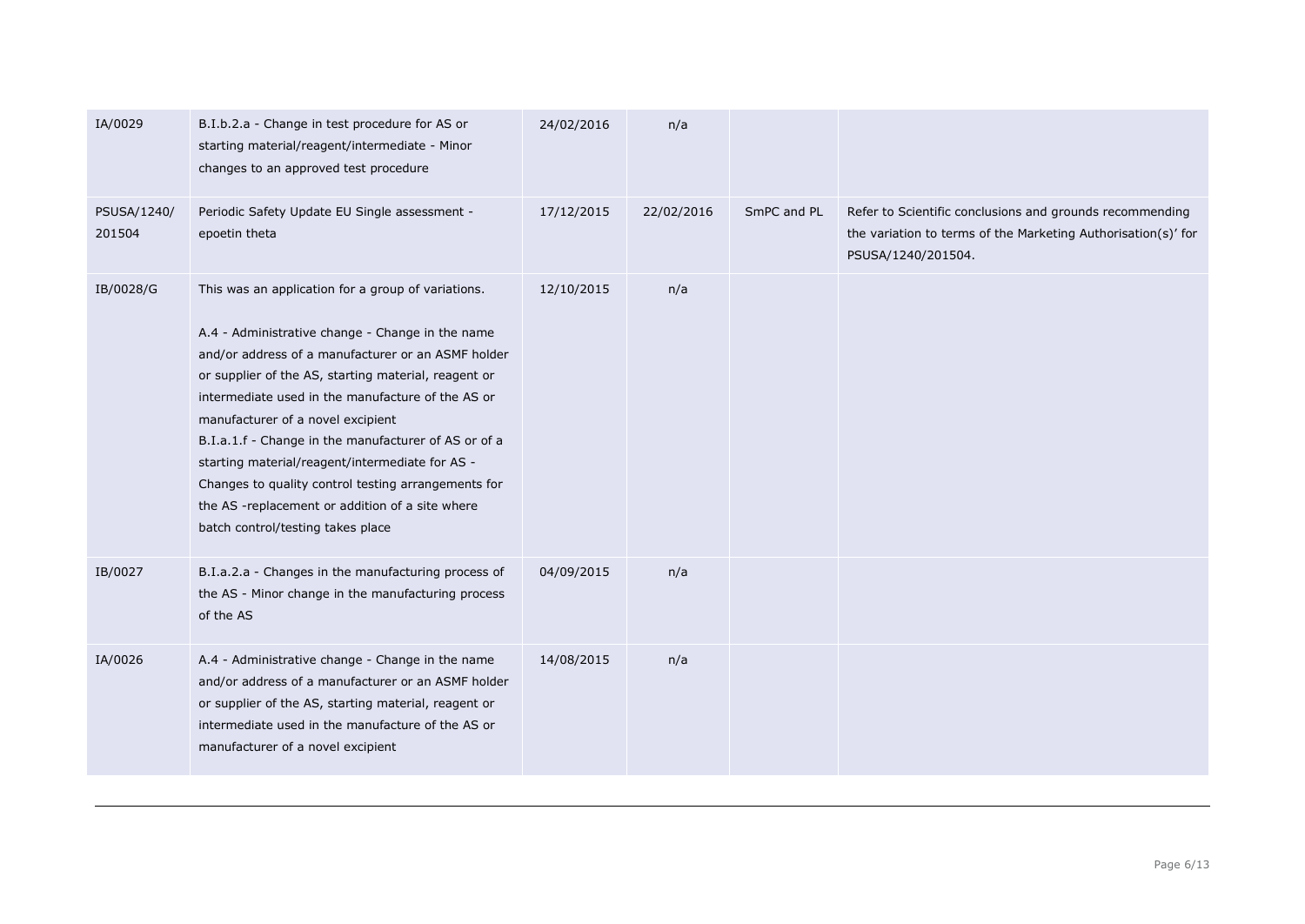| IB/0024   | C.I.3.z - Change(s) in the SPC, Labelling or PL<br>intended to implement the outcome of a procedure<br>concerning PSUR or PASS or the outcome of the<br>assessment done under A 45/46 - Other variation                                                                                                                                                                                                                                                                                                                                                                                                                                                                                                                                                                                                                                                                                                                                                                                                                                                                                                                       | 24/07/2015 | 20/08/2015 | SmPC and PL                  |  |
|-----------|-------------------------------------------------------------------------------------------------------------------------------------------------------------------------------------------------------------------------------------------------------------------------------------------------------------------------------------------------------------------------------------------------------------------------------------------------------------------------------------------------------------------------------------------------------------------------------------------------------------------------------------------------------------------------------------------------------------------------------------------------------------------------------------------------------------------------------------------------------------------------------------------------------------------------------------------------------------------------------------------------------------------------------------------------------------------------------------------------------------------------------|------------|------------|------------------------------|--|
| II/0022   | C.I.13 - Other variations not specifically covered<br>elsewhere in this Annex which involve the submission<br>of studies to the competent authority                                                                                                                                                                                                                                                                                                                                                                                                                                                                                                                                                                                                                                                                                                                                                                                                                                                                                                                                                                           | 25/06/2015 | n/a        |                              |  |
| IB/0023/G | This was an application for a group of variations.<br>B.II.e.5.a.1 - Change in pack size of the finished<br>product - Change in the number of units (e.g.<br>tablets, ampoules, etc.) in a pack - Change within<br>the range of the currently approved pack sizes<br>B.II.e.5.a.1 - Change in pack size of the finished<br>product - Change in the number of units (e.g.<br>tablets, ampoules, etc.) in a pack - Change within<br>the range of the currently approved pack sizes<br>B.II.e.5.a.1 - Change in pack size of the finished<br>product - Change in the number of units (e.g.<br>tablets, ampoules, etc.) in a pack - Change within<br>the range of the currently approved pack sizes<br>B.II.e.5.a.1 - Change in pack size of the finished<br>product - Change in the number of units (e.g.<br>tablets, ampoules, etc.) in a pack - Change within<br>the range of the currently approved pack sizes<br>B.II.e.5.a.1 - Change in pack size of the finished<br>product - Change in the number of units (e.g.<br>tablets, ampoules, etc.) in a pack - Change within<br>the range of the currently approved pack sizes | 05/05/2015 | 20/08/2015 | SmPC,<br>Labelling and<br>PL |  |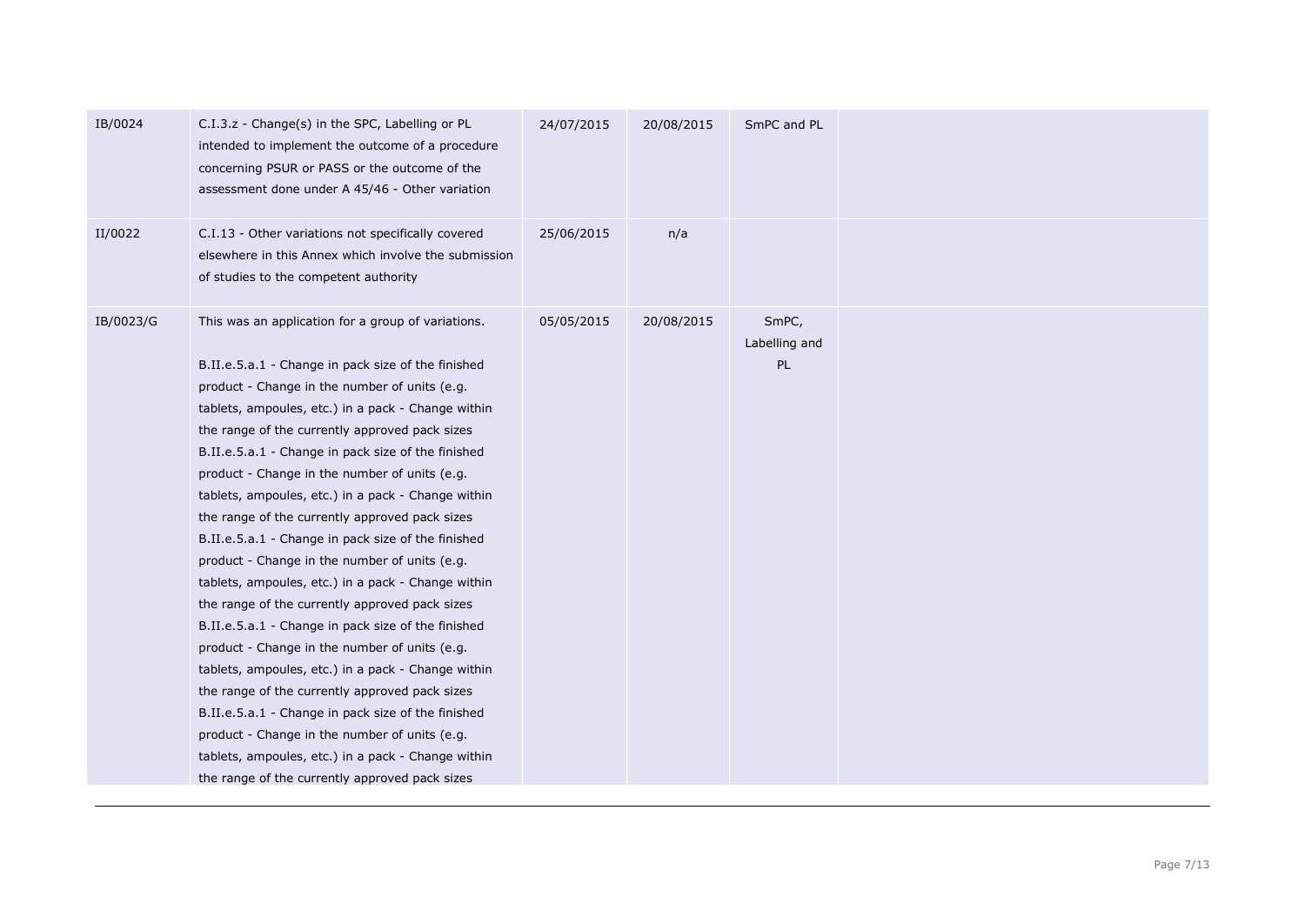B.II.e.5.a.1 - Change in pack size of the finished product - Change in the number of units (e.g. tablets, ampoules, etc.) in a pack - Change within the range of the currently approved pack sizes B.II.e.5.a.1 - Change in pack size of the finished product - Change in the number of units (e.g. tablets, ampoules, etc.) in a pack - Change within the range of the currently approved pack sizes B.II.e.5.a.1 - Change in pack size of the finished product - Change in the number of units (e.g. tablets, ampoules, etc.) in a pack - Change within the range of the currently approved pack sizes B.II.e.5.a.1 - Change in pack size of the finished product - Change in the number of units (e.g. tablets, ampoules, etc.) in a pack - Change within the range of the currently approved pack sizes B.II.e.5.a.1 - Change in pack size of the finished product - Change in the number of units (e.g. tablets, ampoules, etc.) in a pack - Change within the range of the currently approved pack sizes B.II.e.5.a.1 - Change in pack size of the finished product - Change in the number of units (e.g. tablets, ampoules, etc.) in a pack - Change within the range of the currently approved pack sizes B.II.e.5.a.1 - Change in pack size of the finished product - Change in the number of units (e.g. tablets, ampoules, etc.) in a pack - Change within the range of the currently approved pack sizes B.II.e.5.a.1 - Change in pack size of the finished product - Change in the number of units (e.g. tablets, ampoules, etc.) in a pack - Change within the range of the currently approved pack sizes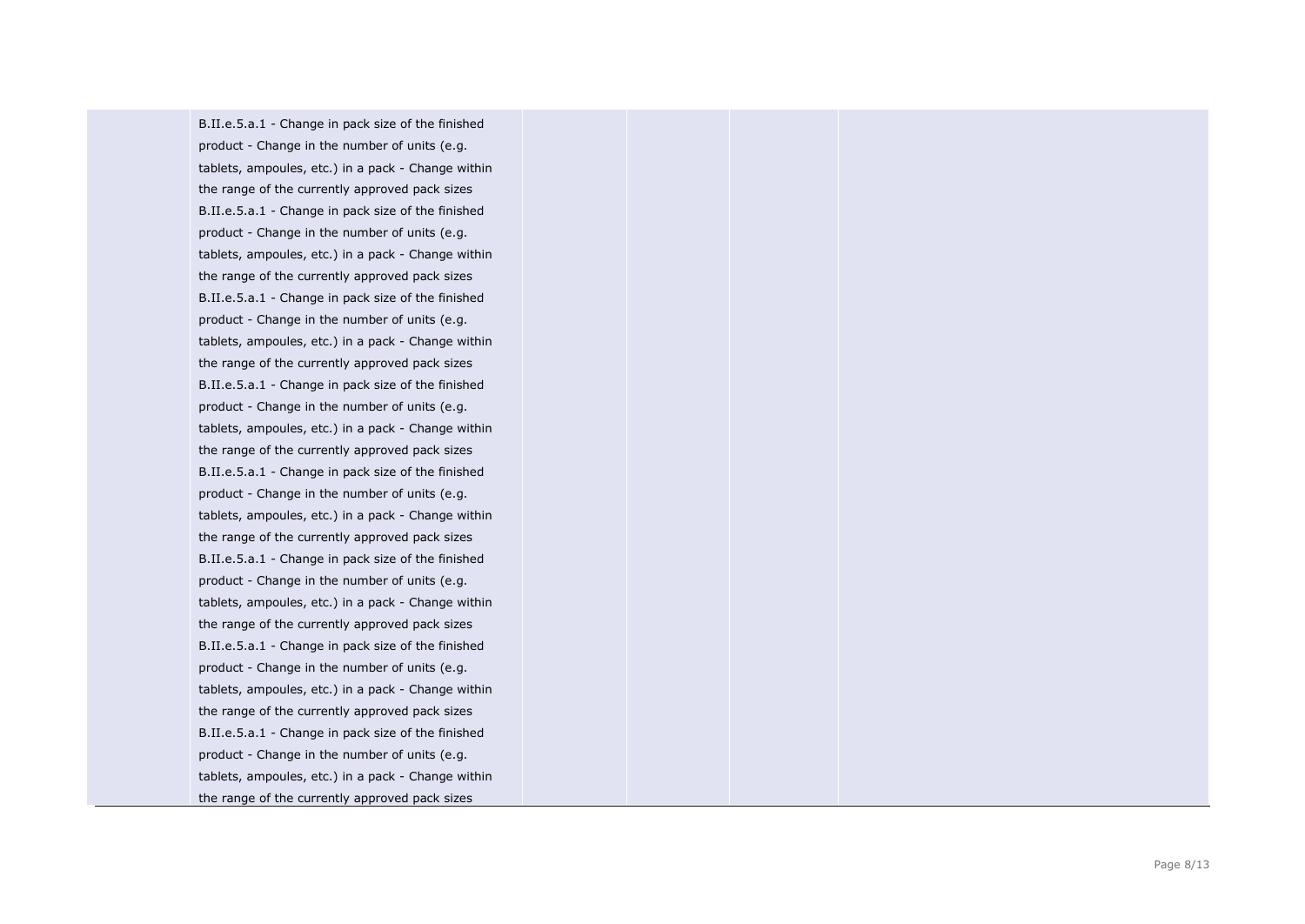|             | B.IV.1.a.1 - Change of a measuring or administration<br>device - Addition or replacement of a device which is<br>not an integrated part of the primary packaging -<br>Device with CE marking                                                                                                                                                                                              |            |            |                              |                                                                                                                                                                                                                                                                                                           |
|-------------|-------------------------------------------------------------------------------------------------------------------------------------------------------------------------------------------------------------------------------------------------------------------------------------------------------------------------------------------------------------------------------------------|------------|------------|------------------------------|-----------------------------------------------------------------------------------------------------------------------------------------------------------------------------------------------------------------------------------------------------------------------------------------------------------|
| R/0019      | Renewal of the marketing authorisation.                                                                                                                                                                                                                                                                                                                                                   | 26/06/2014 | 11/09/2014 | SmPC,<br>Labelling and<br>PL | Based on the review of available information, the CHMP is<br>of the opinion that the quality, safety and efficacy of<br>Eporatio/Biopoin continues to be adequately and sufficiently<br>demonstrated and considers that the benefit/risk profile of<br>this medicinal product continues to be favourable. |
| IAIN/0021/G | This was an application for a group of variations.<br>A.7 - Administrative change - Deletion of<br>manufacturing sites<br>B.II.b.1.a - Replacement or addition of a<br>manufacturing site for the FP - Secondary packaging<br>site                                                                                                                                                        | 12/08/2014 | n/a        |                              |                                                                                                                                                                                                                                                                                                           |
| IB/0020/G   | This was an application for a group of variations.<br>B.I.d.1.a.4 - Stability of AS - Change in the re-test<br>period/storage period - Extension or introduction of a<br>re-test period/storage period supported by real time<br>data<br>B.I.d.1.c - Stability of AS - Change in the re-test<br>period/storage period or storage conditions - Change<br>to an approved stability protocol | 31/07/2014 | n/a        |                              |                                                                                                                                                                                                                                                                                                           |
| IA/0018     | B.II.e.6.b - Change in any part of the (primary)<br>packaging material not in contact with the finished<br>product formulation - Change that does not affect                                                                                                                                                                                                                              | 11/12/2013 | n/a        |                              |                                                                                                                                                                                                                                                                                                           |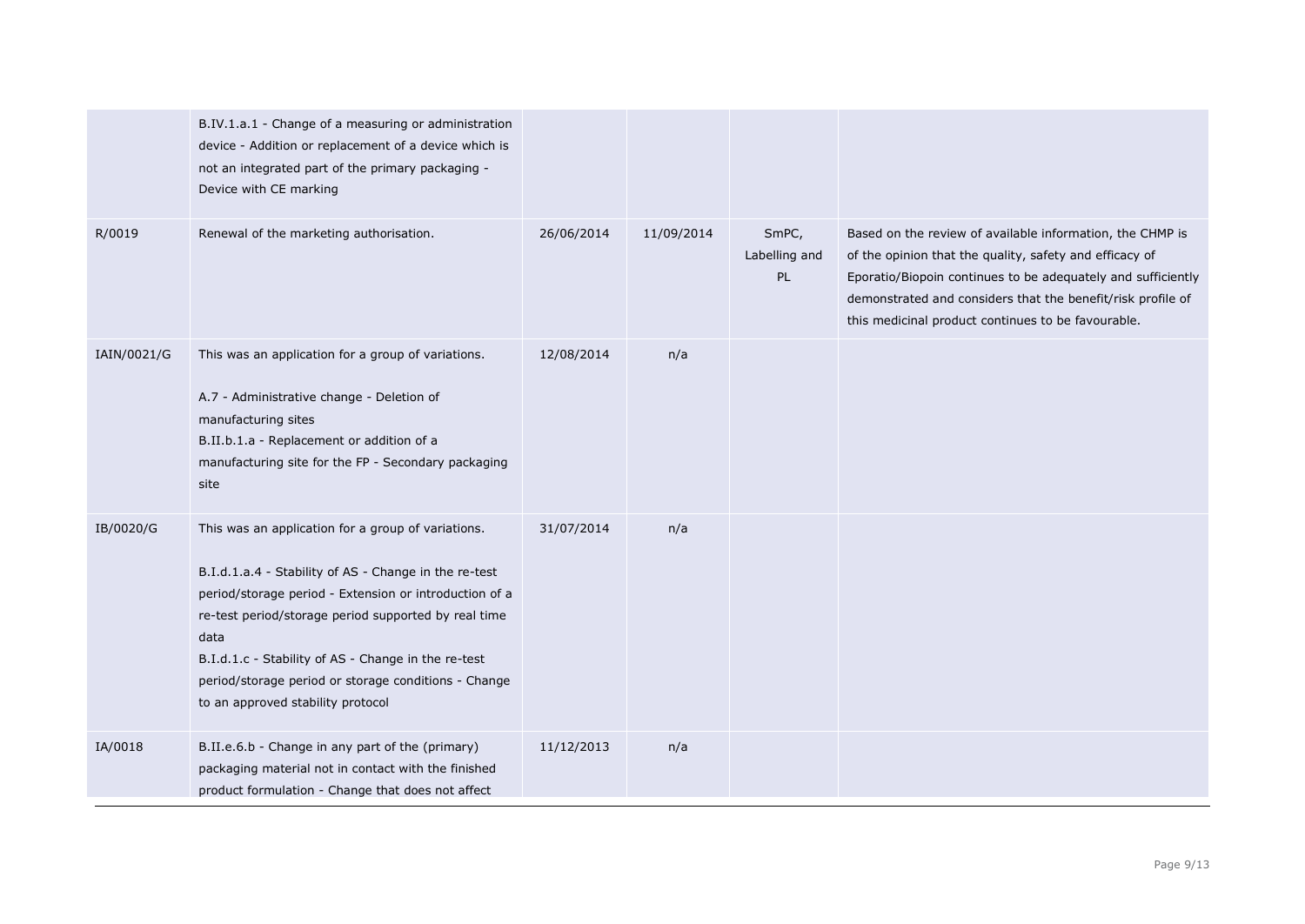|           | the product information                                                                                                                                                                                                                                  |            |            |                              |
|-----------|----------------------------------------------------------------------------------------------------------------------------------------------------------------------------------------------------------------------------------------------------------|------------|------------|------------------------------|
| IB/0017   | C.I.z - Changes (Safety/Efficacy) of Human and<br>Veterinary Medicinal Products - Other variation                                                                                                                                                        | 27/11/2013 | 18/12/2013 | SmPC, Annex<br>II and PL     |
| IB/0015   | B.II.b.3.a - Change in the manufacturing process of<br>the finished or intermediate product - Minor change<br>in the manufacturing process                                                                                                               | 05/11/2013 | n/a        |                              |
| N/0014    | Minor change in labelling or package leaflet not<br>connected with the SPC (Art. 61.3 Notification)                                                                                                                                                      | 29/10/2013 | 18/12/2013 | PL                           |
| IA/0016   | A.4 - Administrative change - Change in the name<br>and/or address of a manufacturer or an ASMF holder<br>or supplier of the AS, starting material, reagent or<br>intermediate used in the manufacture of the AS or<br>manufacturer of a novel excipient | 25/10/2013 | n/a        |                              |
| IB/0013   | B.I.a.1.z - Change in the manufacturer of AS or of a<br>starting material/reagent/intermediate for AS - Other<br>variation                                                                                                                               | 09/08/2013 | n/a        |                              |
| IAIN/0012 | C.I.z - Changes (Safety/Efficacy) of Human and<br>Veterinary Medicinal Products - Other variation                                                                                                                                                        | 18/06/2013 | n/a        |                              |
| IB/0010   | B.IV.1.a.1 - Change of a measuring or administration<br>device - Addition or replacement of a device which is<br>not an integrated part of the primary packaging -<br>Device with CE marking                                                             | 20/12/2012 | 18/12/2013 | SmPC,<br>Labelling and<br>PL |
| IB/0009   | B.II.b.2.a - Change to batch release arrangements                                                                                                                                                                                                        | 08/06/2012 | n/a        |                              |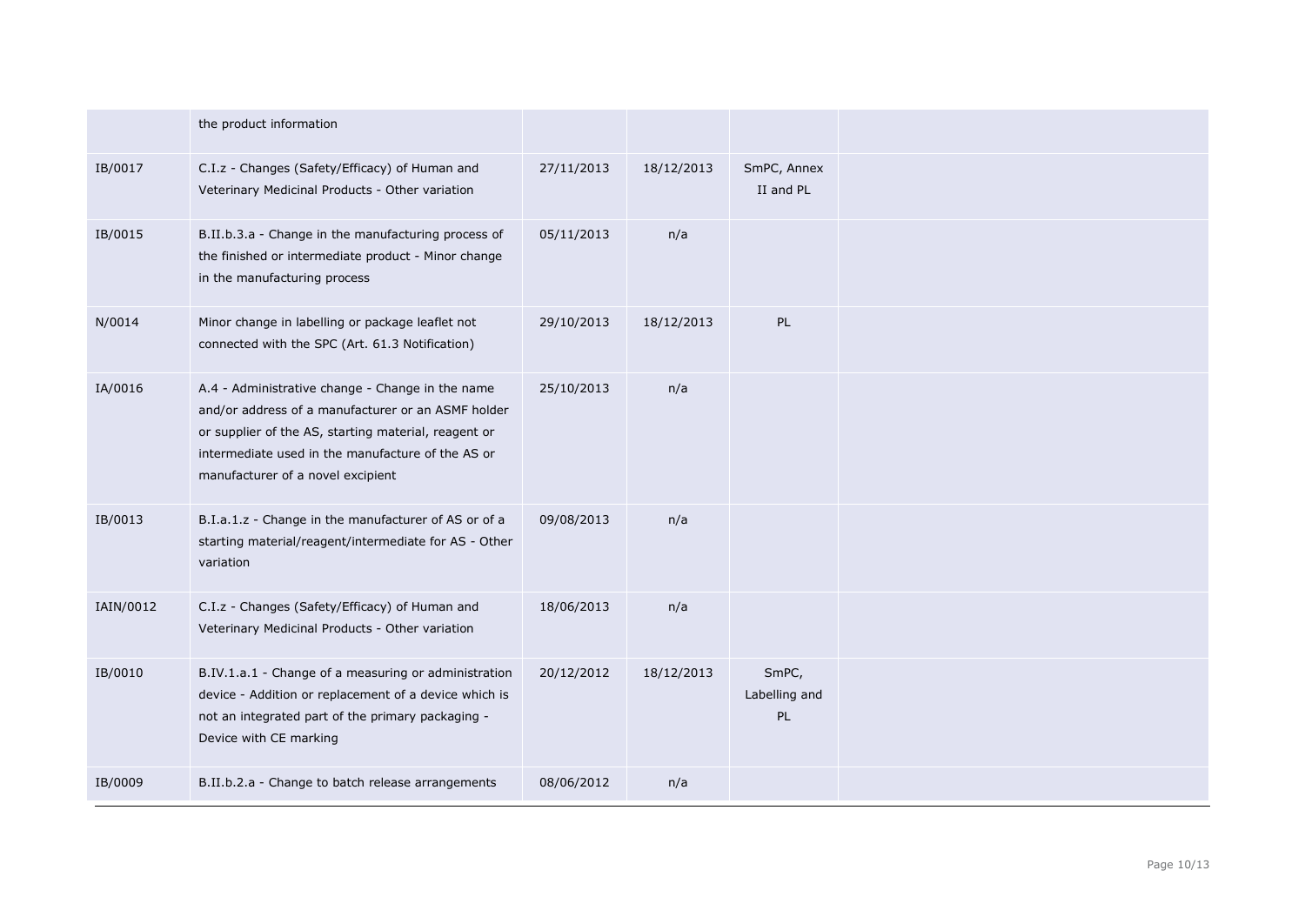|           | and quality control testing of the FP - Replacement<br>or addition of a site where batch control/testing<br>takes place                                                                                                                                                                                                                                                                                                                                                                                                                                                                                              |            |            |    |  |
|-----------|----------------------------------------------------------------------------------------------------------------------------------------------------------------------------------------------------------------------------------------------------------------------------------------------------------------------------------------------------------------------------------------------------------------------------------------------------------------------------------------------------------------------------------------------------------------------------------------------------------------------|------------|------------|----|--|
| IB/0008   | B.II.b.1.z - Replacement or addition of a<br>manufacturing site for the FP - Other variation                                                                                                                                                                                                                                                                                                                                                                                                                                                                                                                         | 08/06/2012 | n/a        |    |  |
| IA/0007/G | This was an application for a group of variations.<br>A.5.b - Administrative change - Change in the name<br>and/or address of a manufacturer of the finished<br>product, including quality control sites (excluding<br>manufacturer for batch release)<br>B.I.b.1.b - Change in the specification parameters<br>and/or limits of an AS, starting<br>material/intermediate/reagent - Tightening of<br>specification limits<br>B.II.e.6.b - Change in any part of the (primary)<br>packaging material not in contact with the finished<br>product formulation - Change that does not affect<br>the product information | 13/04/2012 | n/a        |    |  |
| II/0005   | to increase the batch size of active substance<br>manufacturing<br>B.I.a.3.c - Change in batch size (including batch size<br>ranges) of AS or intermediate - The change requires<br>assessment of the comparability of a<br>biological/immunological AS                                                                                                                                                                                                                                                                                                                                                              | 20/10/2011 | 20/10/2011 |    |  |
| N/0006    | Minor change in labelling or package leaflet not                                                                                                                                                                                                                                                                                                                                                                                                                                                                                                                                                                     | 14/10/2011 | n/a        | PL |  |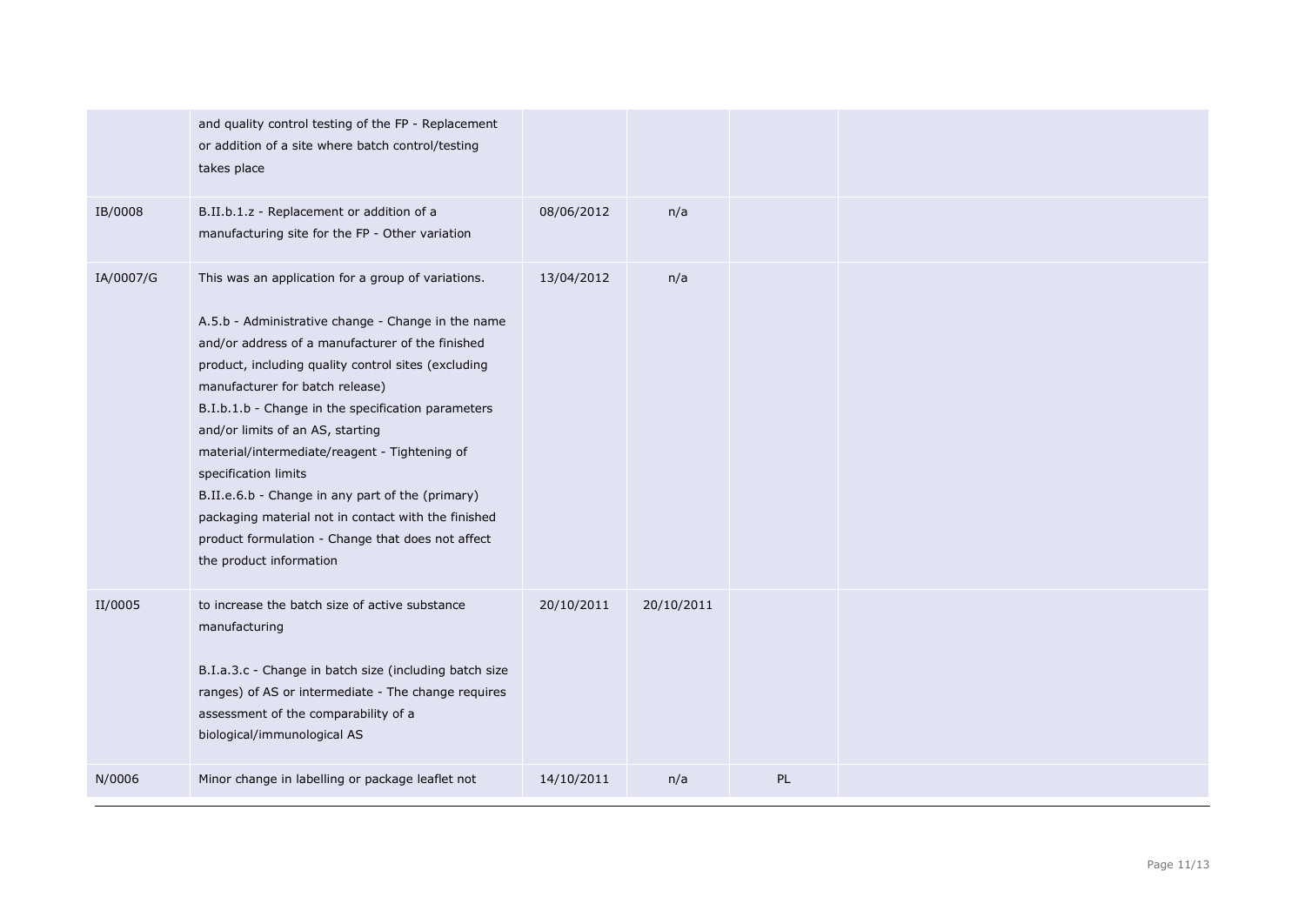|           | connected with the SPC (Art. 61.3 Notification)                                                                                                                                                                                                                                                                                                                                                                                                                                                                                                       |            |            |          |                                                                                                                                                                                                                                                                                                                                                                                                                                                                                                                                                                                                                                                                                                                                                                                                     |
|-----------|-------------------------------------------------------------------------------------------------------------------------------------------------------------------------------------------------------------------------------------------------------------------------------------------------------------------------------------------------------------------------------------------------------------------------------------------------------------------------------------------------------------------------------------------------------|------------|------------|----------|-----------------------------------------------------------------------------------------------------------------------------------------------------------------------------------------------------------------------------------------------------------------------------------------------------------------------------------------------------------------------------------------------------------------------------------------------------------------------------------------------------------------------------------------------------------------------------------------------------------------------------------------------------------------------------------------------------------------------------------------------------------------------------------------------------|
| II/0004   | Introduction of a new Pharmacovigilance System<br>(TEVA DDPS Version 10), including a new Qualified<br>person for Pharmacovigilance.<br>Annex II.B has also been updated with the latest<br>wording as per October 2010 CHMP procedural<br>announcement.<br>C.I.8.a - Introduction of a new Pharmacovigilance<br>system - which has not been assessed by the<br>relevant NCA/EMA for another product of the same<br>MAH                                                                                                                               | 23/06/2011 | 27/07/2011 | Annex II | The MAH has introduced a new pharmacovigilance system<br>used by TEVA Pharmaceutical Industries Ltd., which will be<br>applied for the product Eporatio. The detailed description<br>of this pharmacovigilance system includes information<br>pertaining to the qualified person responsible for<br>pharmacovigilance, the global structure of the<br>pharmacovigilance organisation, company procedures<br>relating to pharmacovigilance activities, global safety<br>databases, links with other organisations, training and the<br>quality management system. The MAH has also taken the<br>opportunity to update Annex II.B with the latest wording as<br>per October 2010 CHMP procedural announcement.                                                                                        |
| IA/0003   | B.II.b.1.a - Replacement or addition of a<br>manufacturing site for the FP - Secondary packaging<br>site                                                                                                                                                                                                                                                                                                                                                                                                                                              | 30/09/2010 | n/a        |          |                                                                                                                                                                                                                                                                                                                                                                                                                                                                                                                                                                                                                                                                                                                                                                                                     |
| IB/0002/G | This was an application for a group of variations.<br>To include the results from the Cochrane meta-<br>analysis in section 5.1 and information on the PRCA<br>in patients with Hepatitis C in section 4.4 of the<br>SmPC.<br>Additionally the MAH took this opportunity to make<br>minor linguistic amendments to the following<br>languages BG, CS, ET, FI, FR, LV, NL, NO and RO.<br>C.I.3.a - Implementation of change(s) requested<br>following the assessment of an USR, class labelling, a<br>PSUR, RMP, FUM/SO, data submitted under A 45/46, | 22/07/2010 | n/a        | SmPC     | To update Section 5.1 "Pharmacodynamic properties" of the<br>SmPC with the following wording:<br>A patient-level data analysis has also been performed on<br>more than 13,900 cancer patients (chemo-, radio-<br>, chemoradio-, or no therapy) participating in 53 controlled<br>clinical trials involving several epoetins. Meta-analysis of<br>overall survival data produced a hazard ratio point estimate<br>of 1.06 in favour of controls (95% CI: 1.00, 1.12; 53 trials<br>and 13,933 patients) and for the cancer patients receiving<br>chemotherapy, the overall survival hazard ratio was 1.04<br>(95% CI: 0.97, 1.11; 38 trials and 10,441 patients). Meta-<br>analyses also indicate consistently a significantly increased<br>relative risk of thromboembolic events in cancer patients |